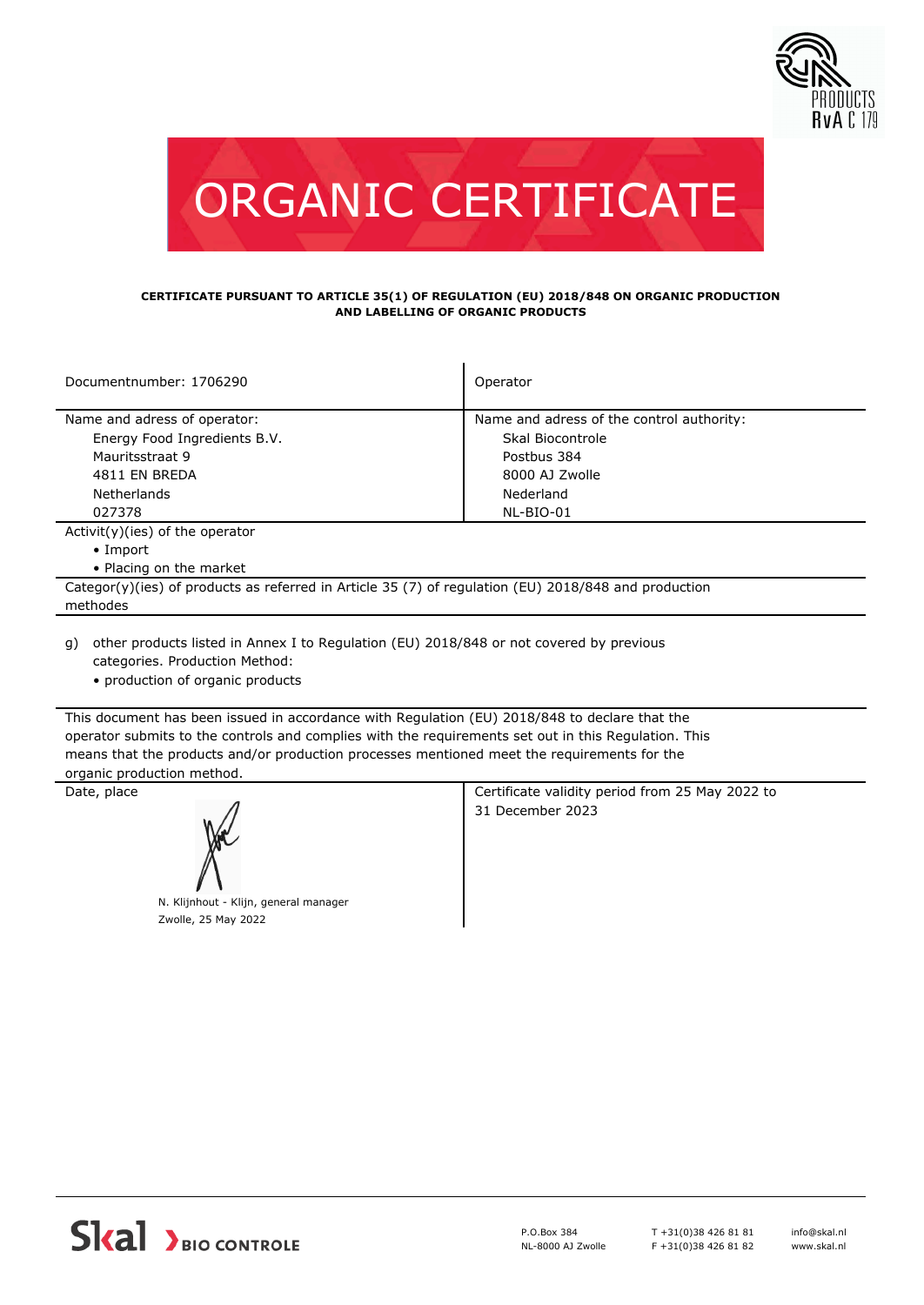## **Annex**

**Energy Food Ingredients B.V.** \\ **Mauritsstraat 9, 4811 EN BREDA, Netherlands** Skal number **027378** \\ Certificate number **1706290** \\ NL-BIO-01

This operator has been certified for the following products or processes under

## **certificate number 1706290**

**Wholesale trade**

| number  | definition                                                            | category | size |
|---------|-----------------------------------------------------------------------|----------|------|
| 46.20.1 | Import of organic products from outside<br>the EU                     | Organic  |      |
| 46.31.1 | Wholesale of vegetables and fruits                                    | Organic  |      |
| 46.36   | Wholesale of sugar, chocolate and sugar<br>confectionery              | Organic  |      |
| 46.38.4 | Wholesale of baking ingredients                                       | Organic  |      |
| number  | definition                                                            | category | size |
| 208403  | organic fruit purees/organic fruit<br>juices/organic vegetable juices | Organic  |      |
| 212324  | <b>Rosehip puree</b>                                                  | Organic  |      |
| 212327  | Orange juice concentrate                                              | Organic  |      |
| 212329  | <b>Cranberry puree</b>                                                | Organic  |      |
| 212330  | <b>Cranberry NFC juice</b>                                            | Organic  |      |
| 212338  | Ginger, juice NFC, cloudy, Vit C, lemon<br>juice acidified            | Organic  |      |